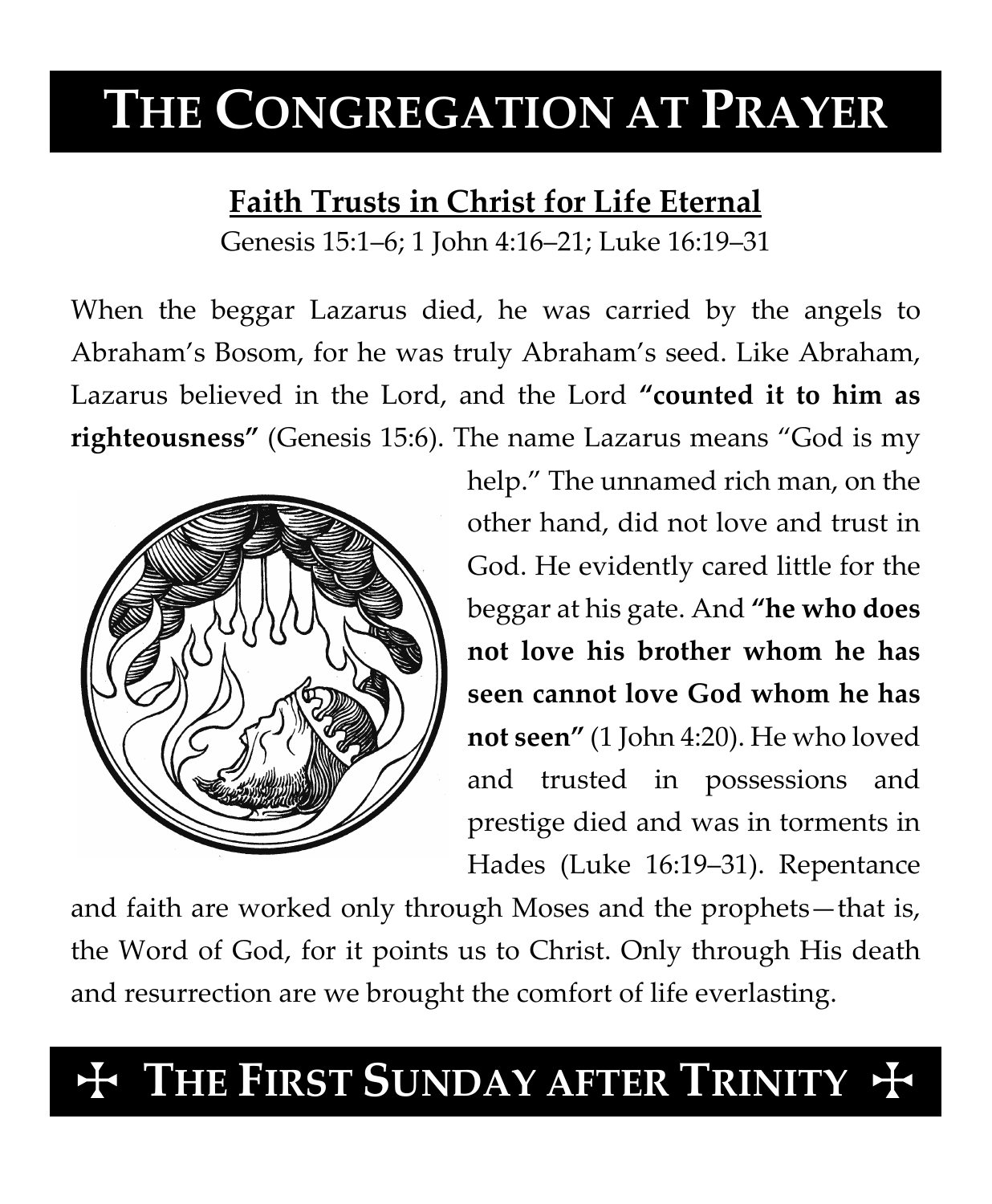#### **INVOCATION** (*make the sign of the holy cross and say*)

In the Name of the Father and of the  $\pm$  Son and of the Holy Spirit.

#### **THE APOSTLES CREED**

I believe in God the Father Almighty, Maker of Heaven and earth. And in Jesus Christ, His only Son, our Lord, who was conceived by the Holy Spirit, born of the Virgin Mary, suffered under Pontius Pilate, was crucified, died, and was buried. He descended into hell. The third day He rose again from the dead. He ascended into Heaven and is seated at the right hand of God the Father Almighty. From thence He will come to judge the living and the dead. I believe in the Holy Spirit, the Holy Christian Church, the communion of saints, the forgiveness of sins, the resurrection of the body, and the  $\pm$  life everlasting.

**PSALMODY** *(sing or read out loud each day)*

Psalm 33

#### **LEARN BY HEART LUTHER'S SMALL CATECHISM**: The Lord's Prayer

*The Conclusion*

**For Thine is the kingdom and the power and the glory forever and ever. Amen.**

#### *What does this mean?*

**This means that I should be certain that these petitions are pleasing to our Father in Heaven, and are heard by Him; for He Himself has commanded us to pray in this way and has promised to hear us. Amen, amen means "yes, yes, it shall be so."**

#### **DAILY READINGS**

| Sunday: Song of Solomon 2:8-17     | Judges 2:1-3:6 Jeremiah 18 |                    | Hebrews 1         |
|------------------------------------|----------------------------|--------------------|-------------------|
| Monday: Song of Solomon 3          | Judges 3:7-31              | Jeremiah 19        | Hebrews 2         |
| Tuesday: Song of Solomon 4:1-8     | Judges 4                   | Jeremiah 20        | Hebrews 3:1-6     |
| Wednesday: Song of Solomon 4:9-5:1 | Judges 5                   | Jeremiah 21        | Hebrews 3:7-4:13  |
| Thursday: Song of Solomon 5:2-9    | Judges 6                   | Jeremiah 22:1-23:8 | Hebrews 4:14-5:10 |
| Friday: Song of Solomon 5:10-6:3   | Judges 7                   | Jeremiah 23:9-40   | Hebrews 5:11-6:20 |
| Saturday: Song of Solomon 6:4-12   | Judges 8                   | Jeremiah 24        | Hebrews 7         |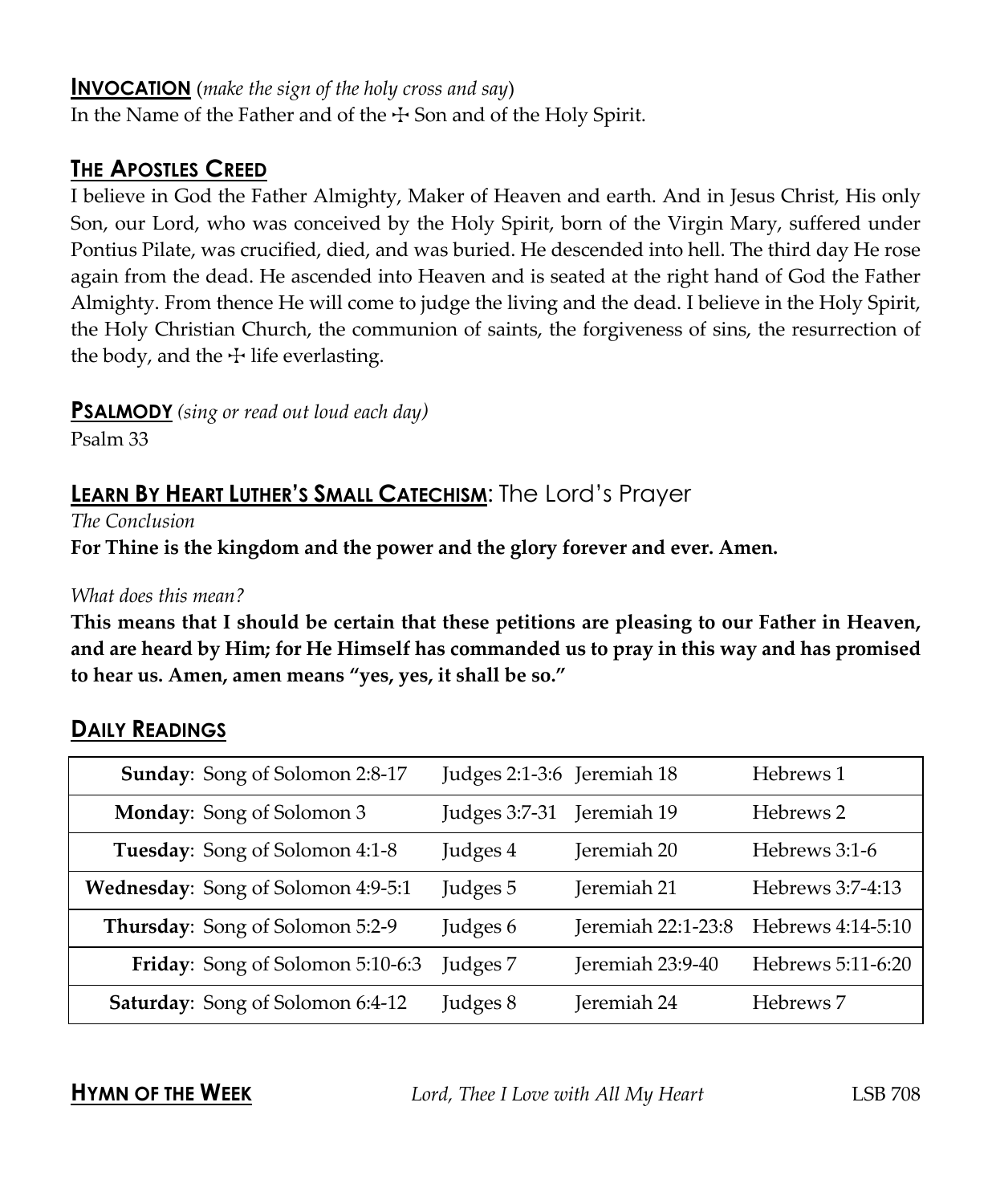#### **PRAYERS**

*The following suggestions are offered as an aid in developing the habit of praying for ourselves and others each week:*

**Sunday**: For the joy of the resurrection among us; for the fruit of faith nourished by Word and Sacrament.

**Monday**: For faith to live in the promise of Holy Baptism; for one's calling and daily work; for the unemployed; for the salvation and well-being of our neighbors; for schools, colleges, and seminaries; for good government and for peace.

**Tuesday**: For deliverance against temptation and evil; for the addicted and despairing, the tortured and oppressed; for those struggling with sin.

**Wednesday**: For marriage and family, that husbands and wives, parents and children live in ordered harmony according to God's Word; for parents who must raise children alone; for our communities and neighborhoods.

**Thursday**: For the Church and her pastors; for deacons, teachers, and other church workers; for missionaries and for all who serve the Church; for fruitful and salutary use of the blessed Sacrament of Christ's body and blood.

**Friday**: For faithful preaching of the holy cross of our Lord Jesus Christ; for the spread of His knowledge throughout the whole world; for the persecuted and oppressed; for the sick and dying.

**Saturday**: For faithfulness to the end; for the renewal of those who are withering in the faith or have fallen away; for receptive hearts and minds to God's Word on the Lord's Day; for pastors as they prepare to administer and for people as they prepare to receive Christ's holy gifts.

O God, the strength of all who trust in You, mercifully accept our prayers; and because through the weakness of our mortal nature we can do no good thing, grant us Your grace to keep Your commandments that we may please You in both will and deed; through Jesus Christ, our Lord, who lives and reigns with You and the Holy Spirit, one God, now and forever.

O Lord, look down from Heaven. Behold, visit, and relieve Your servants who stand in need of our prayers: **[insert the names of family members, friends, church members, government officials, those in need, etc.]** Look upon them with the eyes of Your mercy. Grant them comfort and sure confidence in You. Defend them from all danger, and keep them in perpetual peace and safety, through Jesus Christ, our Lord.